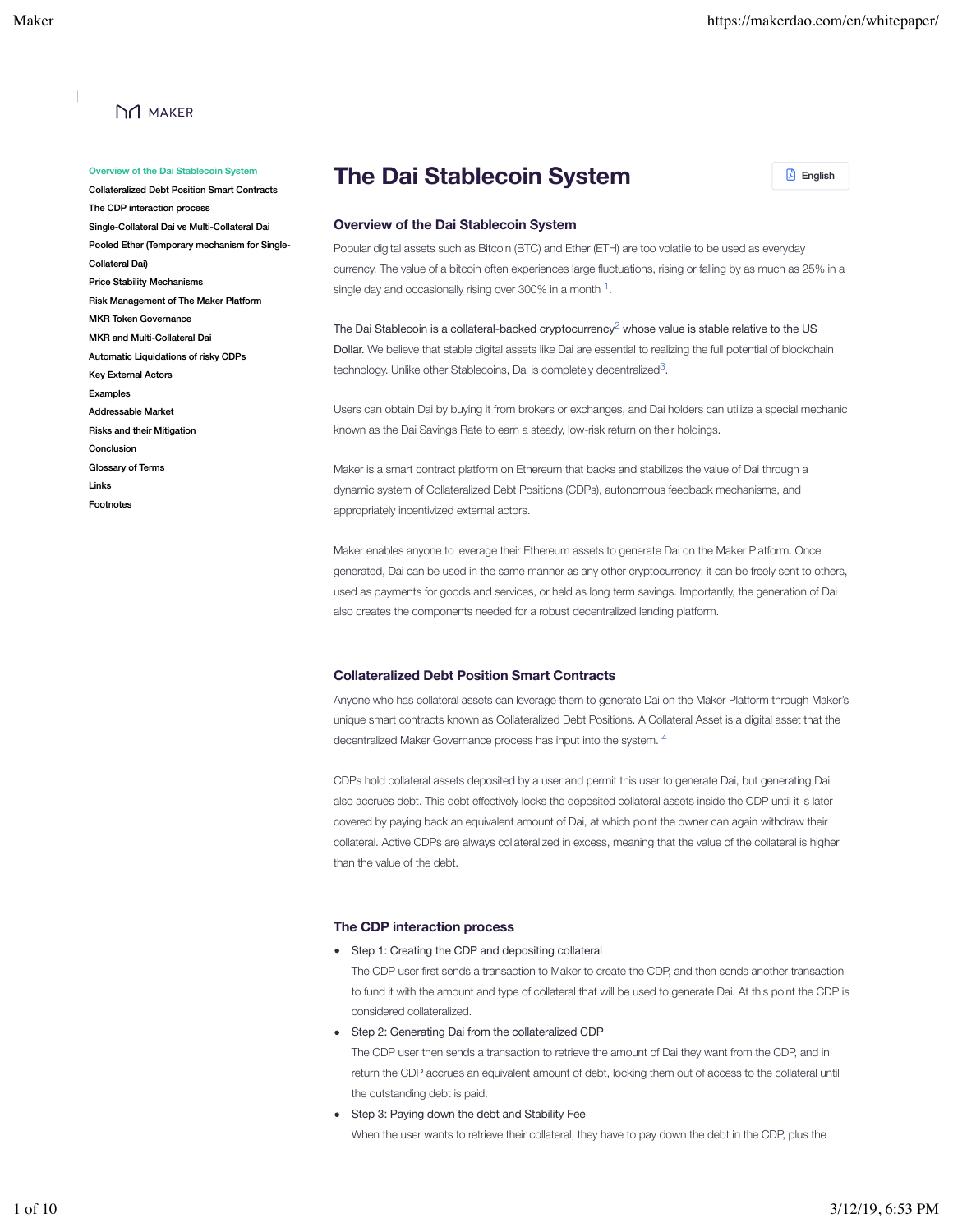Stability fee that continuously accrue on the debt over time. The Stability Fee can only be paid in MKR (or DAI if using the CDP Portal UI). Once the user sends the requisite Dai and MKR to the CDP, paying down the debt and Stability Fee, the CDP becomes debt free.

Step 4: Withdrawing collateral and closing the CDP With the Debt and Stability Fee paid down, the CDP user can freely retrieve all or some of their collateral back to their wallet by sending a transaction to Maker.

## **Single-Collateral Dai vs Multi-Collateral Dai**

Dai currently supports only one type of collateral, Pooled Ether. We plan to upgrade Single-Collateral Dai to Multi-Collateral Dai. The primary difference is that it will support any number of CDP types.

## **Pooled Ether (Temporary mechanism for Single-Collateral Dai)**

At first, Pooled Ether (PETH) will be the only collateral type accepted on Maker. Users who wish to open a CDP and generate Dai during the first phase of the Maker Platform need to first obtain PETH. This is done instantly and easily on the blockchain by depositing ETH into a special smart contract that pools the ETH from all users, and gives them corresponding PETH in return.

If there is a sudden market crash in ETH, and a CDP ends up containing more debt than the value of its collateral, the Maker Platform automatically dilutes the PETH to recapitalize the system. This means that the proportional claim of each PETH token goes down relative to the total pooled ETH. After the Maker Platform is upgraded to support multiple collateral types, PETH will be removed and and instead regular ETH will be usable as collateral alongside other new collateral types.

## **Price Stability Mechanisms**

## **Target Price**

The Dai Target Price is used to determine the value of collateral assets Dai holders receive in the case of an Emergency Shutdown. The Target Price for Dai is 1 USD, translating to a 1:1 USD soft peg.

## **Emergency Shutdown**

Emergency Shutdown is a process that can be used as a last resort to directly enforce the Target Price to holders of Dai and CDPs, and protect Maker against attacks to its infrastructure. Emergency Shutdown stops and gracefully settles the Maker Platform while ensuring that all users, both Dai holders and CDP users, receive the net value of assets they are entitled to. Effectively, it allows Dai holders to directly redeem Dai for \$1 of collateral at the point in time when the Emergency Shutdown is initiated. In Single-Collateral Dai the process is controlled by Emergency Oracles chosen by MKR voters.

In Multi-Collateral Dai the process is fully decentralized and controlled by MKR voters who can trigger it by depositing MKR into the emergency shutdown contract. A minority, but significant, quorum of MKR voters is necessary to instantly trigger an Emergency Shutdown. Initially this quorum will be 50,000 MKR. For additional security, MKR voters will also still be able to select Emergency Oracles that have the power to unilaterally trigger an Emergency Shutdown.

Examples of serious emergencies are long term market irrationality, hacking or security breaches. The Emergency Shutdown mechanic will also be used to facilitate system upgrades.

## Emergency Shutdown: Step by Step

• Step 1: Emergency Shutdown is triggered and CDP users withdraw assets If enough MKR voters or Emergency Oracles selected by Maker Governance believe that the system is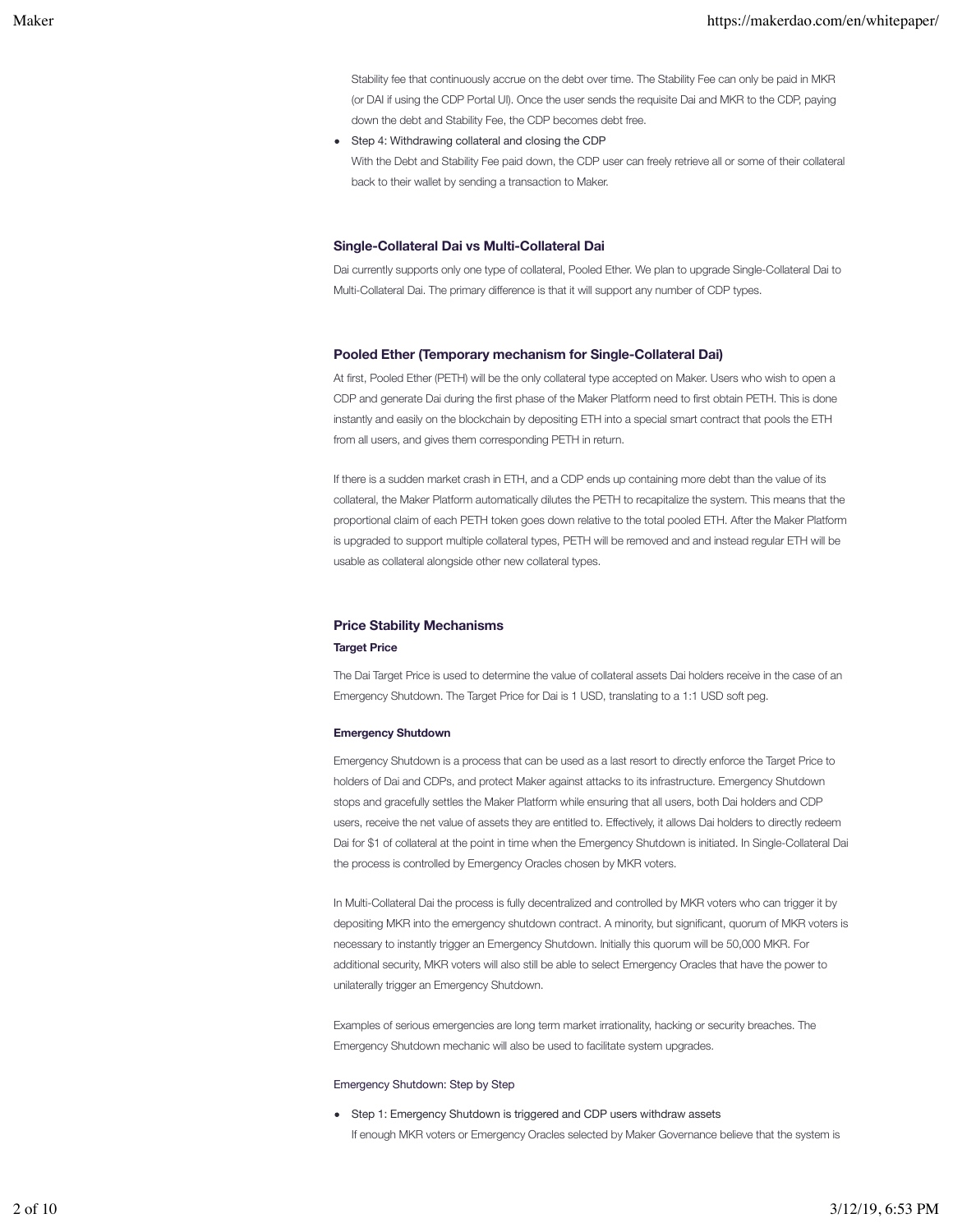subject to a serious attack, or if an Emergency Shutdown is scheduled as part of a technical upgrade, they can trigger the Emergency Shutdown function. This stops CDP creation and manipulation, and freezes the Price Feeds at a fixed value that is then used to process proportional claims for all users. CDP users are able to immediately withdraw the net value of collateral in their CDPs from the moment Emergency Shutdown is triggered.

Step 2: Post-Emergency Shutdown auction processing

After Emergency Shutdown has been triggered, a period of time is needed to allow pre-existing Collateral Auctions to finish. The auction processing period is set by Maker Governance to be slightly longer than the longest Collateral Auction duration, which will guarantee that at the end of the auction processing period there are no more outstanding auctions.

Step 3: Dai holders claim the remaining collateral with their Dai

After the auction processing period is complete, Dai holders can use their Dai to claim collateral directly at a fixed rate that corresponds to the calculated value of their assets, based on the target price of Dai. E.g. If the Dai Target Price is 1 U.S. Dollar, the ETH/USD Price is 200 and a user holds 1000 Dai when Emergency Shutdown is activated, after the processing period they will be able to claim exactly 5 ETH from the Maker Platform. There is no time limit for when the final claim can be made. In Multi-Collateral Dai Dai holders will get a proportional claim to each of the collateral types that exist in the collateral portfolio.

### **Dai Savings Rate Adjustments**

When, due to changing market dynamics, the market price of Dai deviates from the Target Price in the short run, Maker Governance can mitigate this price instability by modifying the Dai Savings Rate. The Dai Savings Rate is a global system parameter that both affects how much Dai holders can earn in return on their holdings over time, as well as the base borrowing cost for generating Dai from CDPs.

If the market price of Dai is below 1 USD, the Dai Savings Rate will increase. This boosts demand and stifles supply, by incentivizing more Dai holders, and fewer CDP users, which should increase the market price up towards the 1 USD target price.

If the market price of Dai is above 1 USD, the Dai Savings Rate will decrease. This stifles demand and boosts supply, which should reduce the market price of Dai down towards the 1 USD target price.

Together these two forces ensure that any time the price of Dai deviates away from the Target Price, the adjustments will help guide the market price back to the Target Price.

The Dai Savings Rate Adjustment Process will initially be a weekly process where the Maker Governance community evaluates public market data and proprietary data provided by market participants, and process the data to determine whether an adjustment to the Dai Savings Rate is necessary, or will be necessary soon.

During Single-Collateral Dai, the Dai Savings Rate will not be available, and instead the Stability Fees on CDPs will be adjusted directly to balance supply and demand and protecting the stability of Dai in the marketplace

## **Risk Management of The Maker Platform**

The MKR token allows holders to vote to perform the following Risk Management actions:

- Add new CDP type: Create a new CDP type [Collateral Asset] with a unique set of Risk Parameters. A CDP type can either be a new type of collateral, or a new set of Risk Parameters for an existing collateral type.
- Modify existing CDP types: Change the Risk Parameters of one or more existing CDP types that were already added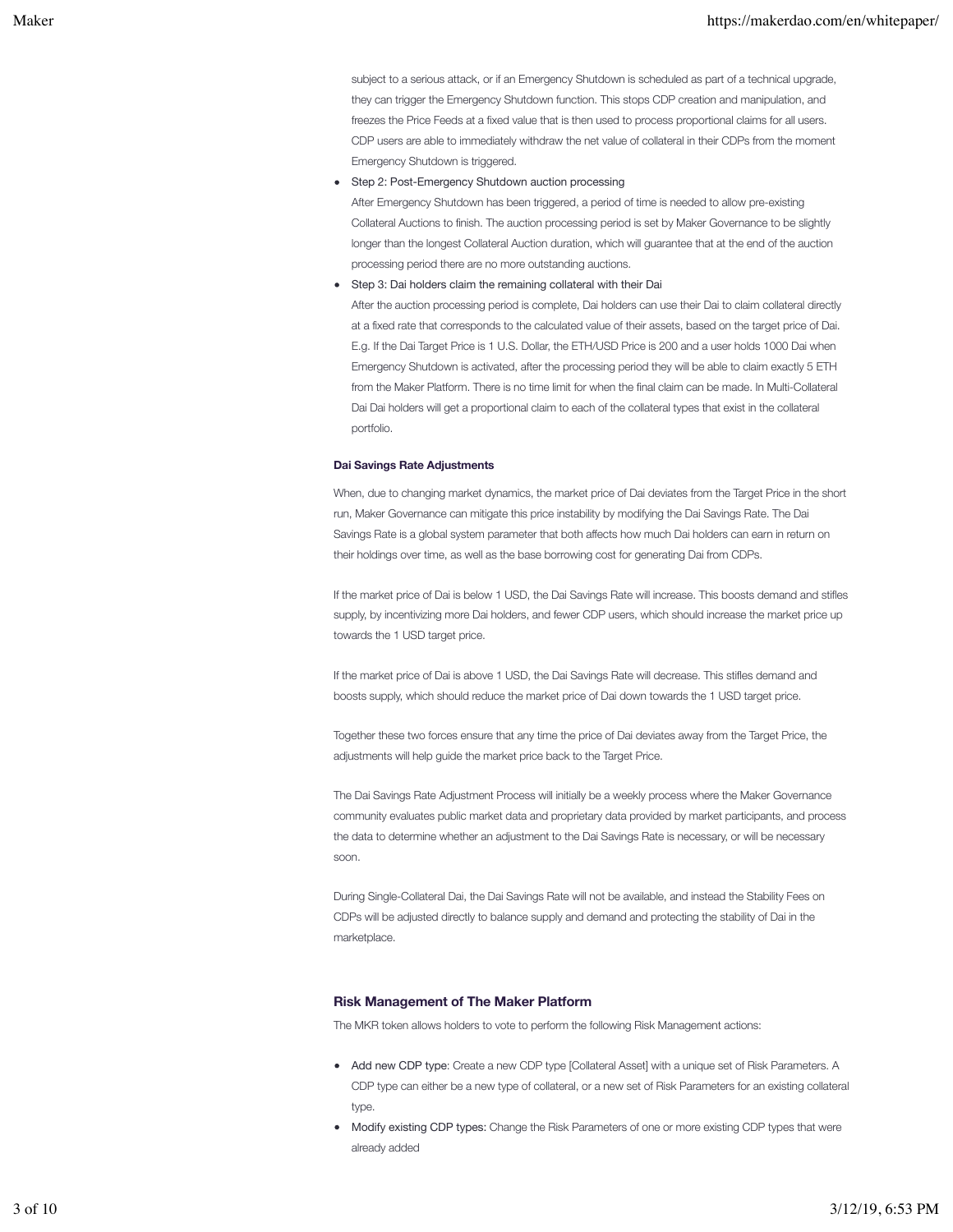- **Modify Dai Savings Rate: Change the Dai Savings Rate**
- Choose the set of Price Oracles: The Maker Platform derives its internal prices for collateral and the market price of Dai from a decentralized oracle infrastructure, consisting of a wide set of individual oracle nodes. MKR voters control how many nodes are in the set of trusted oracles, and who those nodes are. Up to half of the oracles can be compromised or malfunction without causing a disruption to the continued safe operation of the system
- Choose the set of Emergency Oracles: Emergency Shutdown is a crucial mechanic that allows the Maker Platform to survive attacks against the oracles or the governance process, and mitigate the risk of a run on the bank. The governance process chooses a set of Emergency Oracles who each have the ability to unilaterally trigger an Emergency Shutdown.
- Trigger Emergency Shutdown: MKR voters are also able to instantly trigger Emergency Shutdown if enough MKR voters believe it is necessary. This is used a final defense net if the Emergency Oracles are compromised.

#### **Risk Parameters**

Collateralized Debt Positions have multiple Risk Parameters that enforce how they can be used. Each CDP type has its own unique set of Risk Parameters, and these parameters are determined based on the risk profile of the collateral used by the CDP type. These parameters are directly controlled by MKR holders through voting, with one MKR giving its holder one vote.

The key Risk Parameters for CDPs are:

- Debt Ceiling: The Debt Ceiling is the maximum amount of debt that can be created by a single type of CDP. Once enough debt has been created by a CDP of any given type, it becomes impossible to create more unless existing CDPs are closed. The debt ceiling is used to ensure sufficient diversification of the collateral portfolio.
- Liquidation Ratio: The Liquidation Ratio is the collateral-to-debt ratio at which a CDP becomes vulnerable to liquidation. A low Liquidation Ratio means MKR voters expect low price volatility of the collateral, while a high Liquidation Ratio means high volatility is expected.
- Stability Fee: The Stability Fee is a fee paid by every CDP. It is an annual percentage yield that is calculated on top of the existing debt of the CDP and has to be paid by the CDP user. The Stability Fee is denominated in Dai, but can only be paid using the MKR token. The amount of MKR that has to be paid is calculated based on a Price Feed of the MKR market price. When paid, the MKR is burned, permanently removing it from the supply.
- Liquidation Penalty: The Liquidation Penalty is used to determine the maximum amount of Dai raised from a Collateral Auction that is used to buy up and remove MKR from the supply, with excess collateral getting returned to the CDP user who owned the CDP prior to its liquidation. The Liquidation Penalty is used to cover the inefficiency of the liquidation mechanism. During the phase of Single-Collateral Dai, the Liquidation Penalty goes to buy and burn of PETH, benefitting the PETH to ETH ratio.
- Auction duration: The duration that a collateral auction runs for after a liquidation has been triggered.
- Auction step size: The minimum increase a bid must be above the current bid when bidding in an auction. This risk parameter exists to incentivize early bidders in auctions, and prevent abuse by bidding a tiny amount above an existing bid.

#### **MKR Token Governance**

In addition to payment of the Stability Fee on active CDPs, the MKR token plays an important role in the governance of the Maker Platform.

Governance is done at the system level through election of an Active Proposal by MKR voters. The Active Proposal is the smart contract that has been empowered by MKR voting to gain administrative access to modify the internal governance variables of the Maker Platform.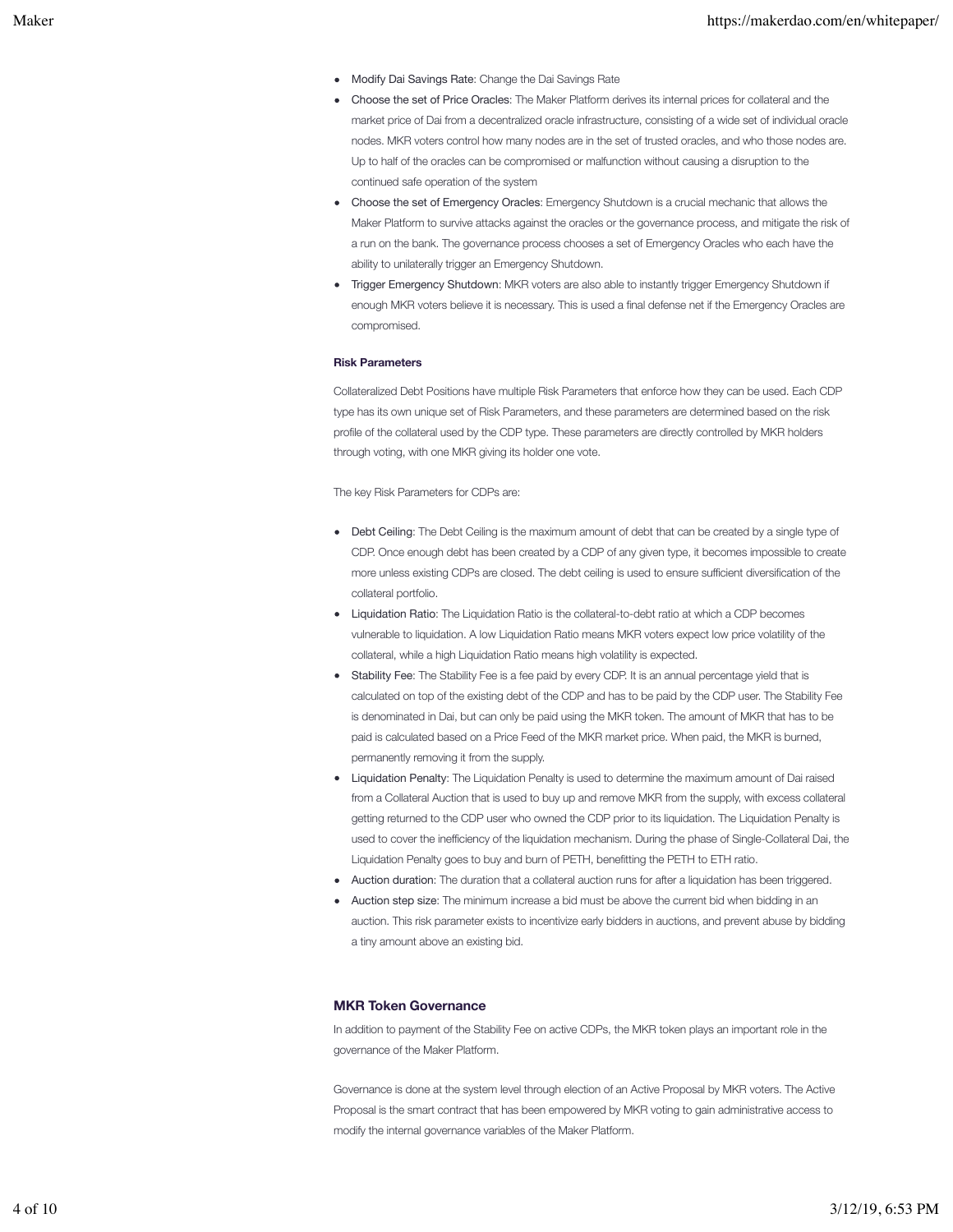Proposal Contracts are proposals that can only be executed once after gaining administrative access, and after execution immediately applies their changes to the internal governance variables of the Maker Platform. After the one-time execution, the Proposal Contract wipes its logic and cannot be re-used.

Any Ethereum account can deploy valid proposal smart contracts. MKR voters can then use their MKR tokens to cast approval votes for the proposal that they want to elect as the Active Proposal. The smart contract that has the highest total number of approval votes from MKR voters is elected as the Active Proposal. The modifications to the internal governance variables do not take effect immediately, but are delayed for 24 hours by the Governance Security Module. This ensures the system can protect itself by triggering an Emergency Shutdown in response to a malicious governance proposal that would harm the system.

In the long run more advanced forms of Proposal Contracts can also be used, including Proposal Contracts that aren't single-use. The Maker Governance mechanism is designed to be as flexible and upgradeable as possible.

In practice the Maker Governance Process establishes a rough consensus in the governance community before any votes are cast, meaning that outcome of the voting should already be known, and the voting process itself is not when decision making happens, but rather is way to securely implement decisions that have already been made into the system.

## **MKR and Multi-Collateral Dai**

After the upgrade to Multi-Collateral Dai, MKR will take on a more significant role in the Dai Stablecoin System by replacing PETH as the the recapitalization resource. When CDPs become undercollateralized due to market crashes, the MKR supply is automatically diluted and sold off in order to raise enough funds to recapitalize the system.

#### **Automatic Liquidations of risky CDPs**

To ensure there is always enough collateral in the system to cover the value of all outstanding Debt (according to the Target Price), a CDP can be liquidated if it is deemed to be too risky. The Maker Platform determines when to liquidate a CDP by comparing the Liquidation Ratio with the current collateral-to-debt ratio of the CDP.

Each CDP type has its own unique Liquidation Ratio that is controlled by MKR voters and established based on the risk profile of the particular collateral asset of that CDP type.

Liquidation occurs when a CDP hits its Liquidation Ratio. The Maker Platform will automatically buy the collateral of the CDP and subsequently sell it off. There is a temporary mechanism in place for Single-Collateral Dai called a Liquidity Providing Contract. For Multi-Collateral Dai an auction mechanism will be used.

#### **Liquidity Providing Contract (Temporary mechanism for Single-Collateral Dai)**

During Single-Collateral Dai, the mechanism for liquidation is a Liquidity Providing Contract: a smart contract that trades directly with Ethereum users and keepers according to the price feed of the system.

When a CDP is liquidated, it is immediately acquired by the system. The CDP owner receives the value of the leftover collateral minus the debt, Stability Fee and Liquidation Penalty.

The PETH collateral is set for sale in the Liquidity Providing Contract, and keepers can atomically purchase the PETH by paying Dai. All Dai paid this way are immediately removed from the Dai supply, until an amount equal to the CDP debt has been removed. If any Dai is paid in excess of the debt shortfall, the excess Dai is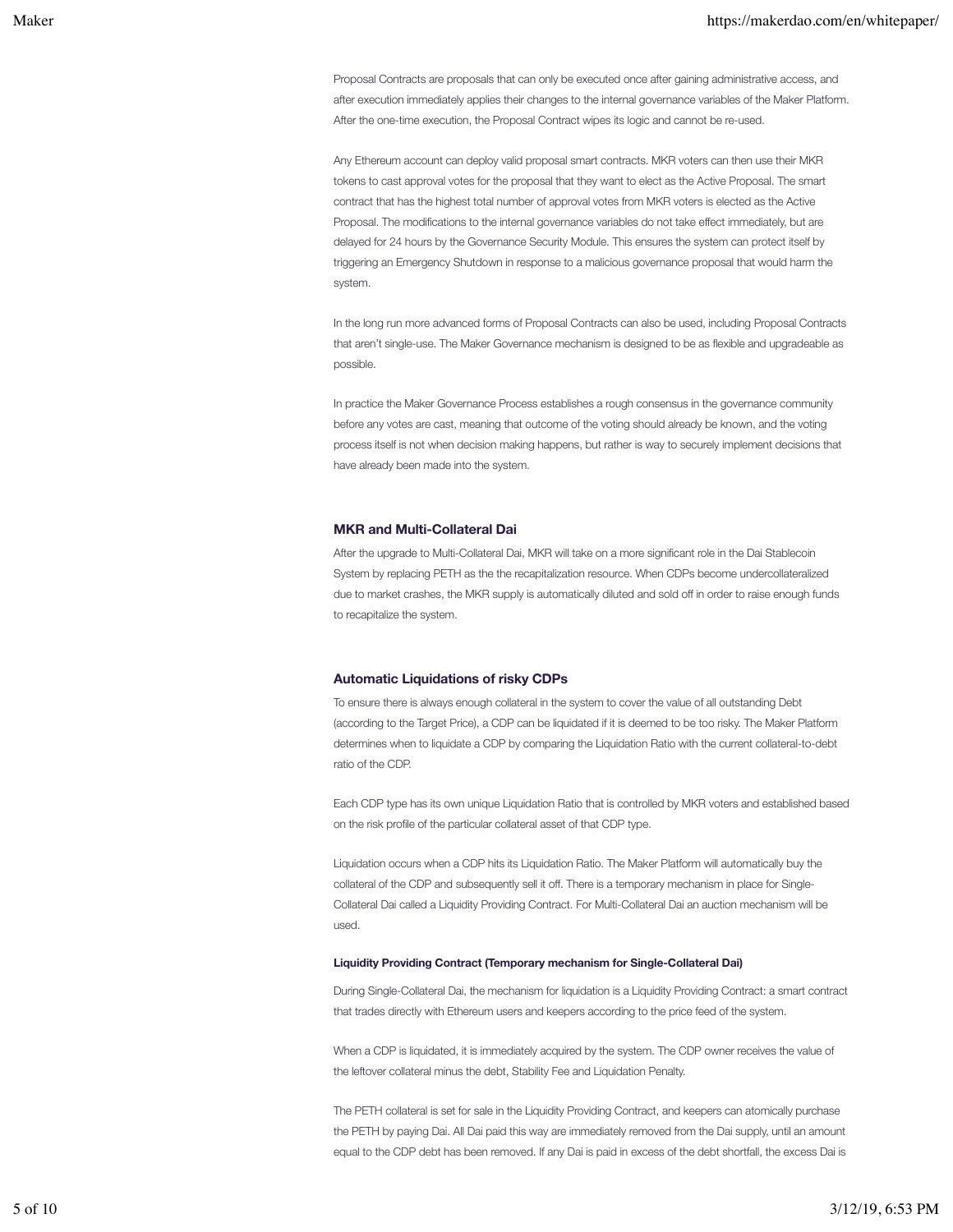used to purchase PETH from the market and burn it, which positively changes the ETH to PETH ratio. This results in a net value gain for PETH holders.

If the PETH selloff initially does not raise enough Dai to cover the entire debt shortfall, more PETH is continuously created and sold off. New PETH created this way negatively changes the ETH to PETH ratio, causing PETH holders to lose value.

#### **Debt and Collateral Auctions (Multi-Collateral Dai)**

In Multi-Collateral Dai, during a liquidation, the Maker platform buys the collateral of a CDP and subsequently sells it in an automatic auction. This auction mechanism enables the system to settle CDPs even when price information is unavailable.

In order to take over the collateral of the CDP so that it can be sold, the system first needs to raise enough Dai to cover the CDP's debt. This is called a Debt Auction, and works by diluting the supply of the MKR token and selling it to bidders in an auction format.

In parallel, the collateral of the CDP is sold in a Collateral Auction where all proceeds (also denominated in Dai) up to the CDP debt amount plus a Liquidation Penalty (A Risk Parameter determined by MKR voting) is used to buy MKR and remove it from the supply.

This directly counteracts the MKR dilution that happened during the Debt Auction. If enough Dai is bid to fully cover the CDP debt plus the Liquidation Penalty, the Collateral Auction switches to a reverse auction mechanism and tries to sell as little collateral as possible--any leftover collateral is returned to the original owner of the CDP.

## **Key External Actors**

In addition to its smart contract infrastructure, the Maker Platform relies on certain external actors to maintain operations. Keepers are external actors who take advantage of the economic incentives presented by the Maker platform. Oracles and Global Settlers are external actors with special permissions in the system assigned to them by MKR voters.

#### **Keepers**

A keeper is an independent (usually automated) actor that is incentivized by profit opportunities to contribute to decentralized systems. In the context of the Dai Stablecoin System, keepers participate in the Debt Auctions and Collateral Auctions when CDPs are liquidated.

Keepers also trade Dai around the Target Price. Keepers sell Dai when the market price is higher than the Target Price and buy Dai when the market price is below the Target Price to profit from the expected longterm convergence towards the Target Price.

## **Price Oracles**

The Maker Platform requires real-time information about the market price of the assets used as collateral in CDPs in order to know when to trigger liquidations. MKR voters choose a set of trusted oracles to feed this information to the Maker Platform through Ethereum transactions.

To protect the system from an attacker who gains control of a majority of the Oracles, all Oracle inputs go through the Oracle Security Module, which imposes a 1 hour delay on the data, leaving enough time for the MKR governance community and the Emergency Oracles to analyze the data and react

#### **Emergency Oracles**

Emergency Oracles are external actors similar to Price Oracles and together with MKR voters are the last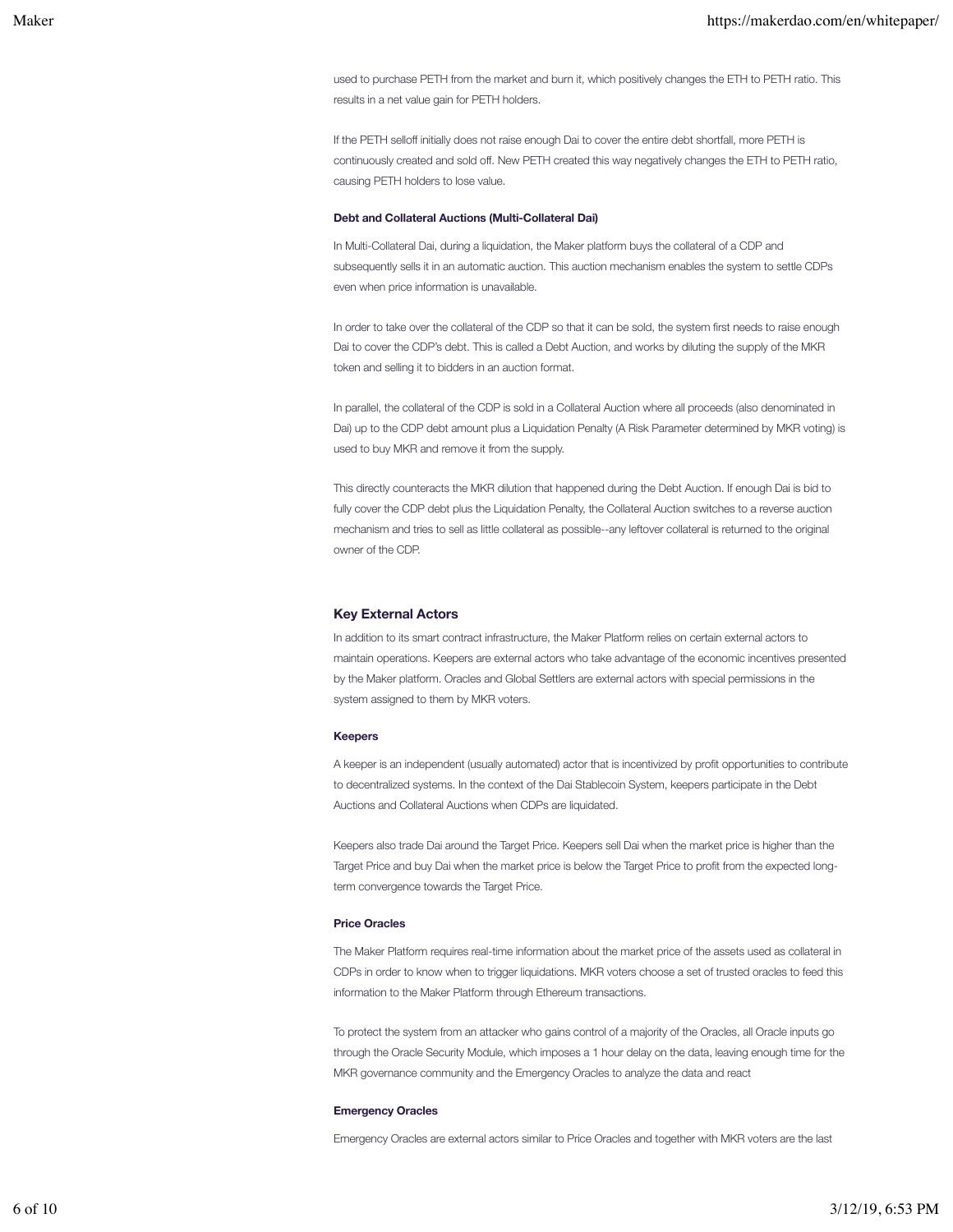line of defense for the Maker Platform in the event of an attack. The Emergency Oracles, selected by MKR voters, have the authority to unilaterally trigger an Emergency Shutdown. Aside from this authority, these actors do not have any additional special access or control within the system.

#### **Examples**

The Dai Stablecoin System can be used by anyone without any restrictions or sign-up process.

**Example 1**: Bob needs a loan, so he decides to generate 100 Dai. He locks an amount of ETH worth significantly more than 100 Dai into a CDP and uses it to generate 100 Dai. The 100 Dai is instantly sent directly to his Ethereum account. Assuming that the Stability Fee is 1% per year, Bob will need 101 Dai to cover the CDP if he decides to retrieve his ETH one year later.

*One of the primary use cases of CDPs is margin trading by CDP users.*

**Example 2**: Bob wishes to go margin long on the ETH/DAI pair, so he generates 100 USD worth of Dai by posting 150 USD worth of ETH to a CDP. He then buys another 100 USD worth of ETH with his newly generated Dai, giving him a net 1.66x ETH/USD exposure. He's free to do whatever he wants with the 100 USD worth of ETH he obtained by selling the Dai. The original ETH collateral (150 USD worth) remains locked in the CDP until the debt plus the Stability Fee is covered.

*Liquidations ensure that in the event of a price crash of the collateral backing a CDP type, the system will automatically be able to close CDPs that become too risky. This ensures that the outstanding Dai supply remains fully collateralized.*

**Example 3**: Let's assume that there is an Ether CDP type with a Liquidation Ratio of 145%, a Penalty Ratio of 105%, and we have an Ether CDP with a collateral-to-debt ratio of 150% . The Ether price now crashes 10% against the Target Price, causing the collateral-to-debt ratio of the CDP to fall to ~135%. As it falls below the Liquidation Ratio, traders can trigger its Liquidation and begin bidding with Dai for buying MKR in the debt auction. Simultaneously, traders can begin bidding with Dai for buying the ~135 Dai worth of collateral in the collateral auction. Once there is at least 105 Dai being bid on the Ether collateral, traders reverse bid to take the least amount of collateral for 105 Dai. Any remaining collateral is returned to the CDP owner.

#### **Addressable Market**

As mentioned in the introduction, a cryptocurrency with price stability is a basic requirement for the majority of decentralized applications. As such, the potential market for Dai is at least as large as that of the entire blockchain industry. The following is a short, non-exhaustive list of some of the immediate markets (in both the blockchain and the wider industry) for the Dai Stablecoin System in its capacity as a cryptocurrency with price stability and its use case as a decentralized margin trading platform:

- Financial Markets; Hedging, Derivatives, Leverage: CDPs will allow for permissionless leveraged trading. Dai will also be useful as stable and reliable collateral in custom derivative smart contracts, such as options or CFD's.
- Merchant receipts, Cross-border transactions and remittances: Foreign exchange volatility mitigation and a lack of intermediaries means the transaction costs of international trade can be significantly reduced by using Dai.
- Transparent accounting systems: Charities, NGO's and Governments will all see increases in efficiency and lower levels of corruption by utilizing Dai.
- Prediction Markets & Gambling Applications: When making an unrelated prediction, it is obvious not to want to increase one's risk by placing the bet using a volatile cryptocurrency. Long-term bets become especially infeasible if the user has to also gamble on the future price of the volatile asset used to place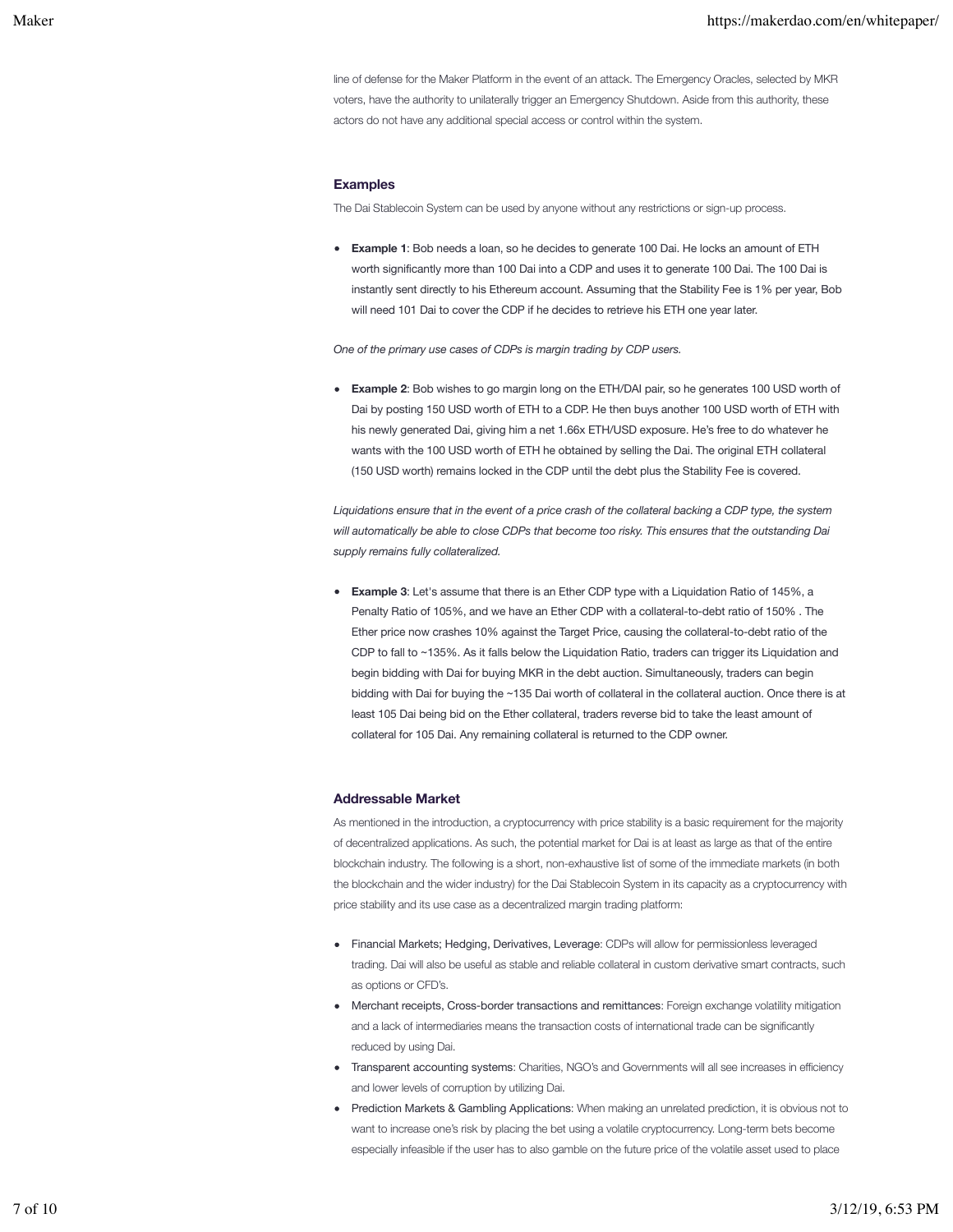the bet. Instead, a cryptocurrency with price stability like Dai will be the natural choice for prediction market and gambling users.

## **Risks and their Mitigation**

There are many potential risks facing the successful development, deployment, and operation of the Maker Platform. It is vital that the Maker community takes all necessary steps to mitigate these risks. The following list spells out some of the risks identified and the accompanying plan for risk mitigation:

## **Malicious hacking attack against the smart contract infrastructure**

The greatest risk to the system during its early stages is a malicious programmer finding an exploit in the deployed smart contracts, and using it to break or steal from the system before the vulnerability can be fixed. In a worst case scenario, all decentralized digital assets that are held as collateral in the Maker Platform, such as Ether (ETH) or Augur Reputation (REP), could be stolen without any chance of recovery. The part of the collateral portfolio that is not decentralized, such as Digix Gold IOU's, would not be stolen in such an event as they can be frozen and controlled through a centralized backdoor, and combined with a timely Emergency Shutdown of the platform this would allow Dai and CDP users to retrieve the remaining value they are entitled to.

Mitigation: Smart contract security and best security practices have been the absolute highest priority of Dai development effort since its inception. The codebase has already undergone three independent security audits by some of the best security researchers in the blockchain industry.

Beyond just good engineering and best practices, the strongest tool to defend against hacks is formal verification. Formal verification means creating mathematical specifications of the intended behaviour of the system, alongside mathematical proofs that the codebase implements behaviour that is identical to the intended behaviour, with no unintended side effects.

The Dai codebase is the first ever codebase of a decentralized application that has been formally verified. A short term goal is to also create a completeness proof, which is a mathematical proof that shows it is impossible to create any other behaviour than exactly the behaviour of the mathematical specification of the system.

#### **Black swan event in one or more collateral assets**

Another high impact risk is a potential Black Swan event on collateral used for the Dai. This could either happen in the early stages of Dai Stablecoin System, before MKR is robust enough to support inflationary dilutions, or after the Dai Stablecoin System supports a diverse portfolio of collateral.

Mitigation: CDP collateral will be limited to ETH in the early stages, with the debt ceiling initially limited and growing gradually over time.

## **Competition and the importance of ease-of-use**

As mentioned previously, there is a large amount of money and brainpower working on cryptocurrency with price stability. By virtue of having "true decentralization", the Dai Stablecoin System is by far the most complex model being contemplated in the blockchain industry. A perceived risk is a movement among cryptocurrency users where the ideals of decentralization are exchanged for the simplicity and marketing of centralized digital assets. Mitigation: We expect that Dai will be very easy to use for a regular cryptocurrency user. Dai will be a standard Ethereum token adhering to the ERC-20 standard and will be readily available with high liquidity across the ecosystem. Dai has been designed in such a way that the average user need not understand the underlying mechanics of the system in order to use it.

The complexities of the Dai Stablecoin System will need to be understood primarily by Keepers and capital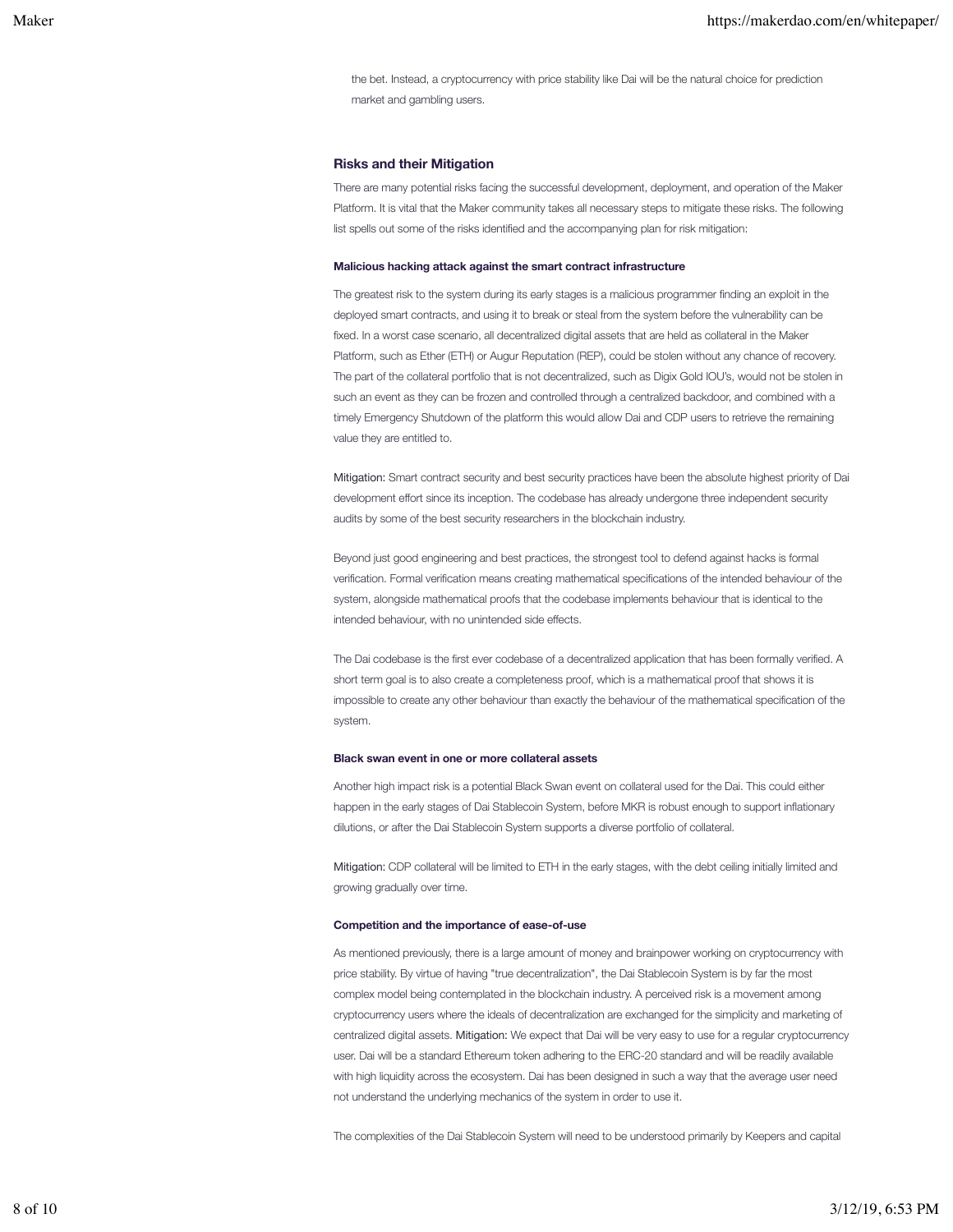investment companies that use the Dai Stablecoin System for margin trading. These types of users have enough resources to onboard themselves as long as there is abundant and clear documentation of every aspect of the system's mechanics. The Maker community will ensure that this is the case.

#### **Pricing errors, irrationality and unforeseen events**

A number of unforeseen events could potentially occur, such as a problem with the price feed from the Oracles, or irrational market dynamics that cause variation in the value of Dai for an extended period of time. If confidence is lost in the system, rate adjustments or even MKR dilution could reach extreme levels while still not bringing enough liquidity and stability to the market.

Mitigation: The Maker community will need to incentivize a sufficiently large capital pool to act as Keepers of the market in order to maximize rationality and market efficiency and allow the Dai supply to grow at a steady pace without major market shocks.

#### **Failure of centralized infrastructure during early stages**

The Maker Foundation plays a major role in the development and governance of the Maker Platform in its early days: budgeting for expenses, hiring new developers, seeking partnerships and institutional users, and interfacing with regulators and other key external stakeholders. Should the Maker Foundation fail in some capacity — for legal reasons, or due to internal problems with management — the future of Maker could be at risk without a proper backup plan.

Mitigation: The Maker community is bootstrapped early to act as the decentralized counterparty to the Maker Foundation even during the early phases of the project. It is a loose collective of independent actors who are all aligned by holding the MKR token, giving them a strong incentive to see the Maker Platform succeed. During the early phases of MKR distribution, great care was taken to ensure that the most important core developers received a significant MKR stake. In the event that the Maker Foundation is no longer effectively able to lead the development of the Maker Platform, individual MKR holders will be incentivized to fund developers (or simply carry out development themselves) in an effort to protect their investment, and Maker Governance is also able to fund maintenance and development of the system.

#### **Conclusion**

The Dai Stablecoin System was designed to solve the crucial problem of stable exchange of value in the Ethereum ecosystem and the wider blockchain economy. We believe that the mechanism through which Dai is created, transacted, and retired, along with the direct Risk Management role of MKR holders, will allow for self-interested Keepers to maintain the price stability of Dai over time in an efficient manner. The founders of the Maker community have established a prudent governance roadmap that is appropriate for the needs of agile development in the short term, but also coherent with the ideals of decentralization over time. The development roadmap is aggressive and focused on widespread adoption of Dai in a responsible fashion.

#### **Glossary of Terms**

- Collateralized Debt Position (CDP): A smart contract whose users receive an asset (Dai), which effectively operates as a debt instrument with an interest rate. The CDP user has posted collateral in excess of the value of the loan in order to guarantee their debt position.
- Dai: The cryptocurrency with price stability that is the asset of exchange in the Dai Stablecoin System. It is a standard Ethereum token adhering to the ERC20 standard.
- Debt Auction: The reverse auction selling MKR for Dai to cover Emergency Debt when a CDP becomes undercollateralized.
- Collateral Auction: The auction selling collateral from a CDP undergoing liquidation. It is designed to prioritize covering the debt owed by the CDP, and secondarily to give the CDP owner the best possible price for their excess collateral refund.